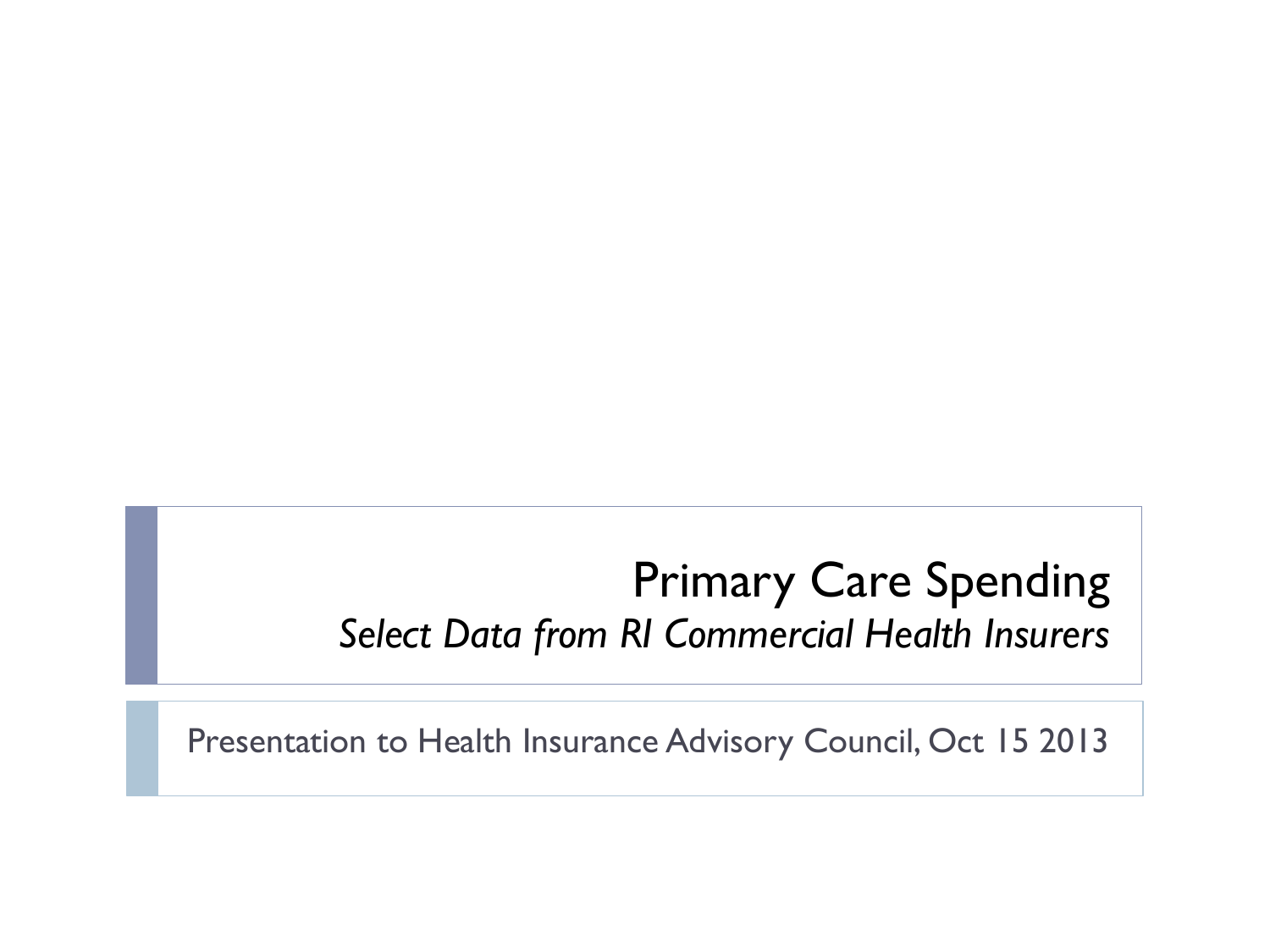# OHIC Primary Care Spending: Background

#### **What is this data for?**

- **▶ OHIC collects data from the** commercial health insurers to support its Affordability Standards (specifically #1)
	- Insurers must raise the amount of money spent on primary care by 1 percentage point each year
	- **Insurers must spend a target** percentage (35%) of primary care spending on non FFS activities

#### **What is in the data?**

- ▶ The data are self reported by:
	- } Blue Cross Blue Shield of RI
	- ▶ United Healthcare
	- } Tufts Health Plan
- } Submitted quarterly
	- } Actual spending to date + projections for 2013 and 2014
	- Data reported to OHIC as of July 2013 unless otherwise noted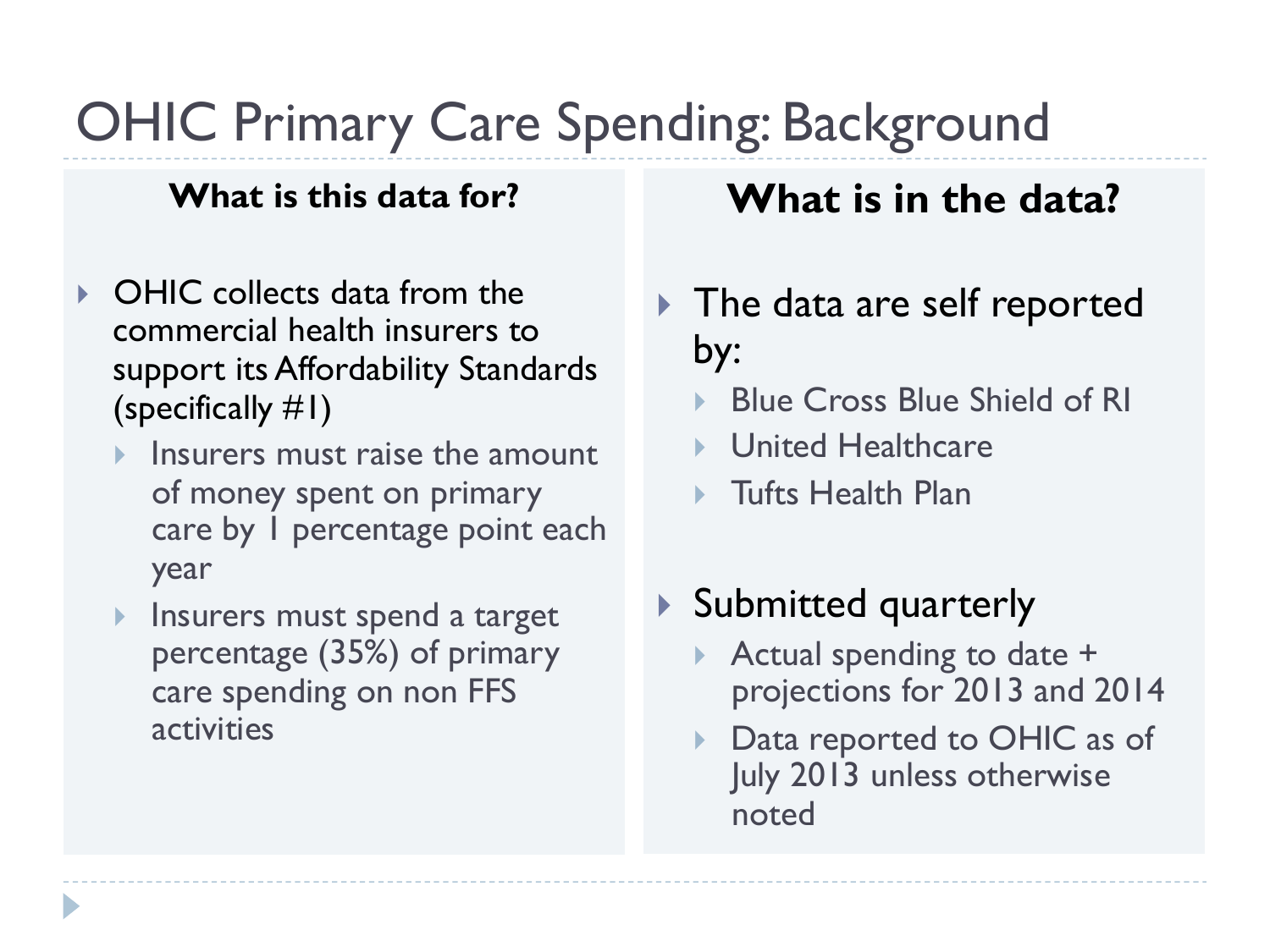## Primary Care Spending is rising both in total and as a percent of total medical spend



**\***United Data for 2012 reported as of April 2013 \* \*2014 Projection Data Excludes Tufts

**Source:** Payer data submitted to OHIC; Payers include: BCBSRI, Tufts, and United Healthcare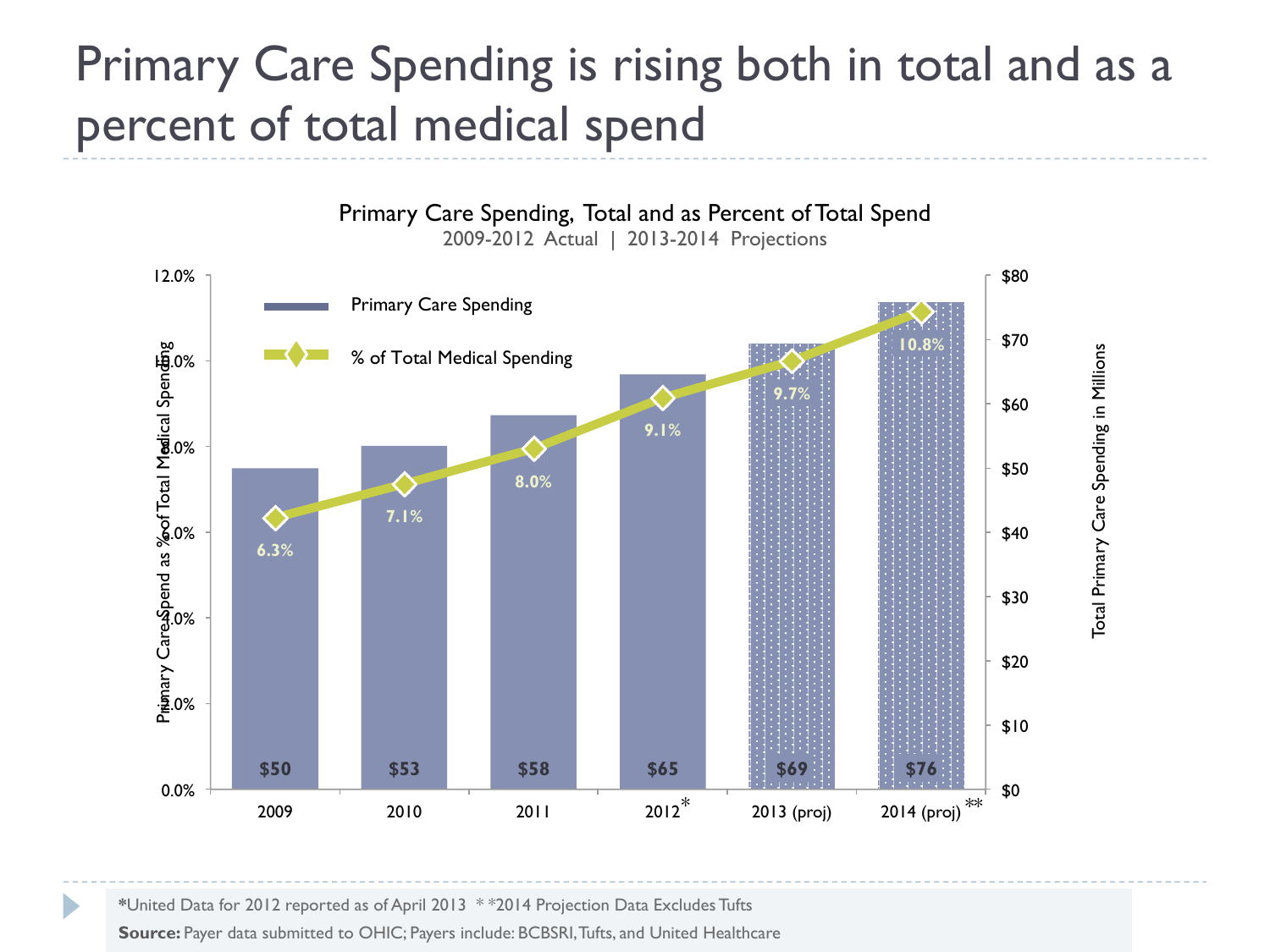### BCBSRI and UHC met their 2012 Non-FFS Target *Tufts does not yet have a target*

Percent of Primary Care Payments Dedicated to Non-Fee for Service Investments



2008-2012 Actual | 2013-2014 Projected

**Source:** Payer data submitted to OHIC; Payers include: BCBSRI, Tufts, and United Healthcare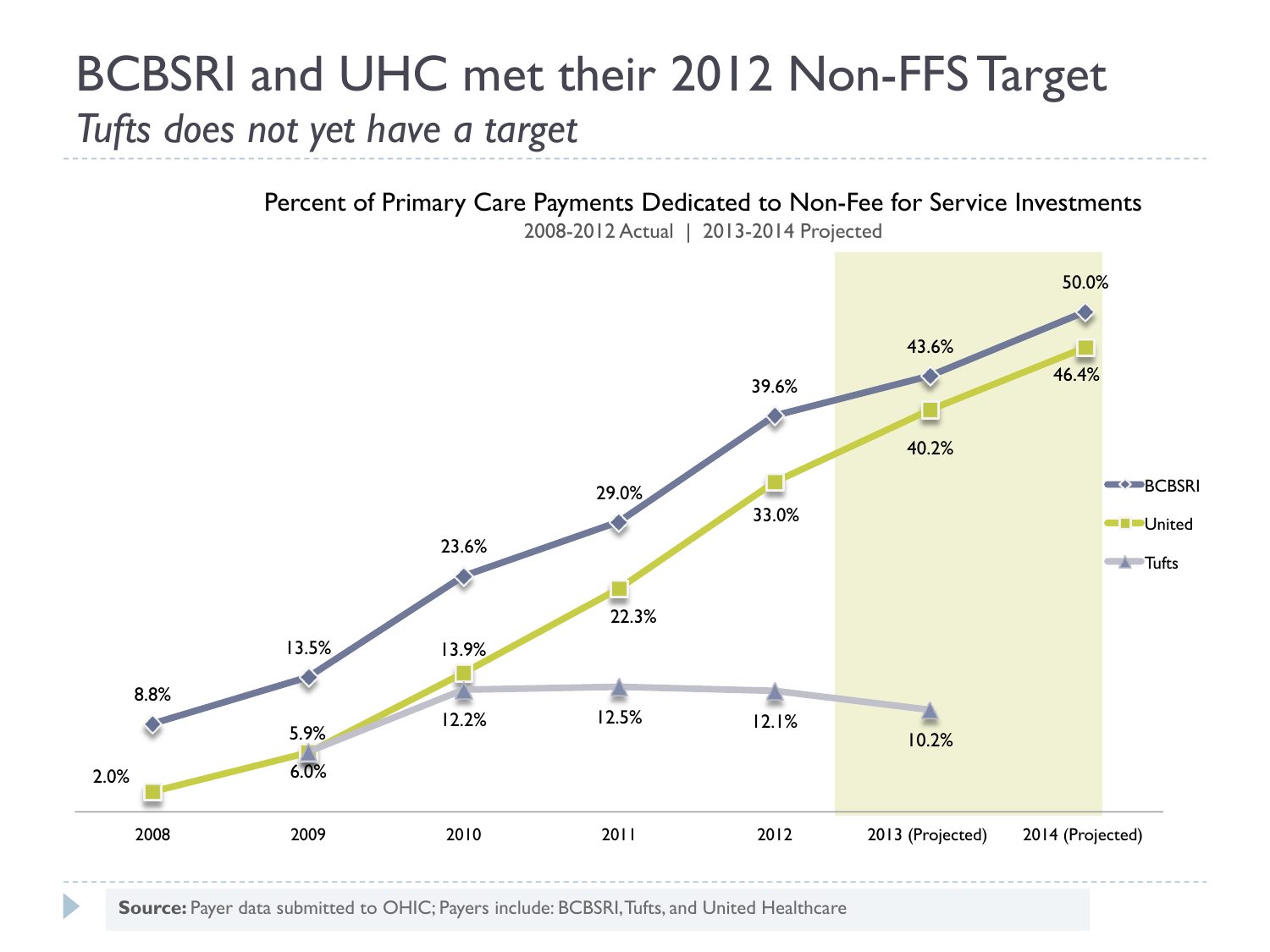# In 2012, most non-FFS spending was for medical homes, CurrentCare, and provider incentives



Other includes: Flu clinics, behavioral health incentive payments, practice coaches, other clinic support | **Source: Payer data submitted to OHIC**; Payers include:<br>BCBSRI, Tufts, and United Healthcare